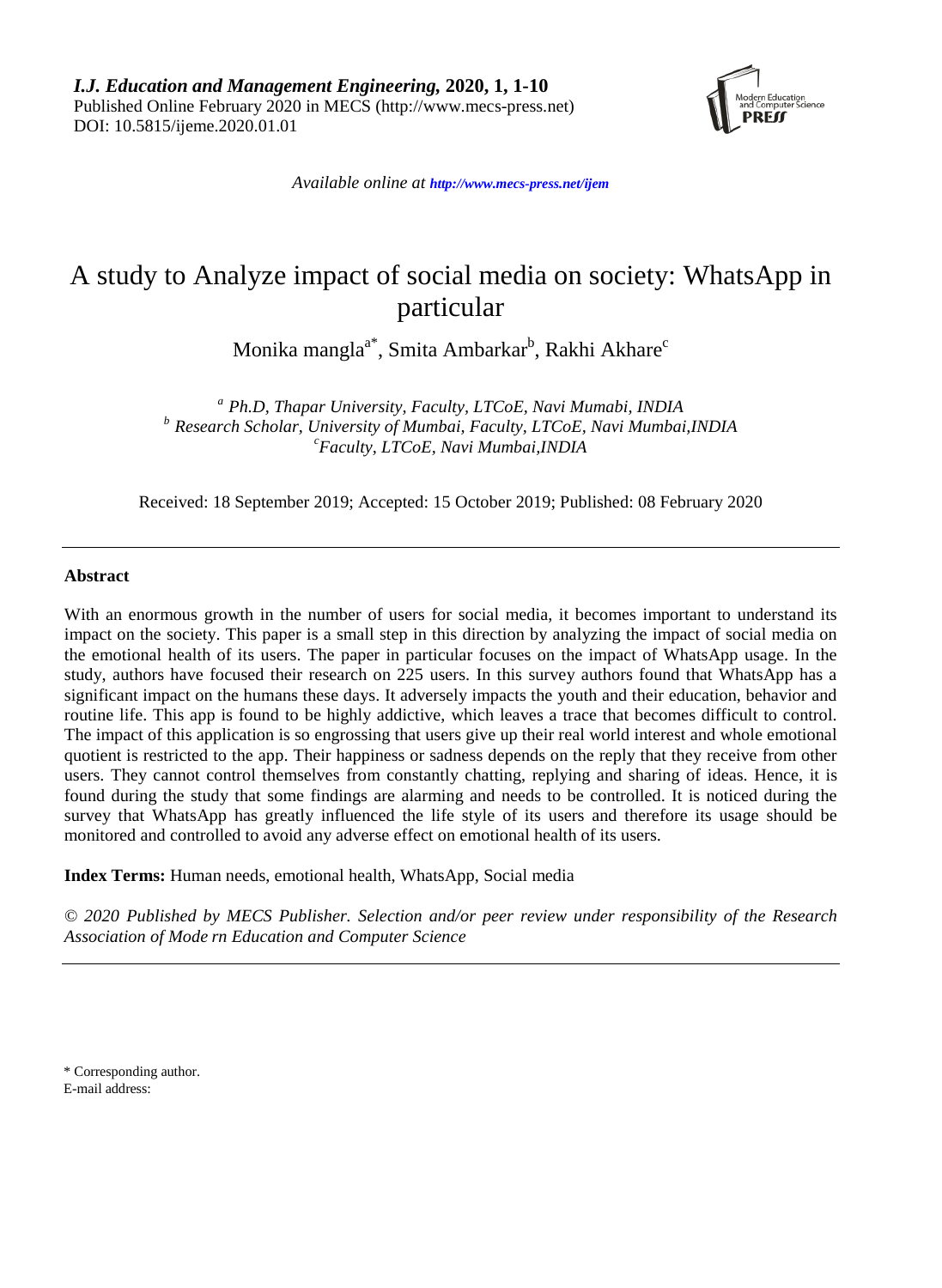## **1. Introduction**

With the exponential advancement in the world of technology[1], we are coming up with better and smarter electronic gadgets and application on frequent basis. The life of humans is greatly affected by this advancement in technology. It will not be incorrect if we say that nowadays humans have become slave to the electronic gadgets. Rather than humans operating these devices, humans are being controlled and driven by smart hand held gadgets.

The manner in which communication takes place has transformed drastically during past decades. Now face to face communication has been almost replaced by communication over various applications like facebook, twitter and WhatsApp etc. Among various communication platforms, WhatsApp and facebook are popular communication applications because of its convenience. WhatsApp and facebook do not compete with each other as both have different characteristics [2]. Although both offer similar kind of facilities but offer different kind of user experience and therefore do not compete. While facebook has asynchronous communication, the most prominent and exciting feature of whatapp is synchronous and acknowledge enabled communication. Another major factor that impacts popularity of WhatsApp is its capability of a private communication with friends, thus giving a sense of relatedness and belongingness. On the contrary, there exist some instances available in literature where WhatsApp is used for domestic issues like divorce, unfortunate but true [3,4]. This shows the negative usage of technology on the interpersonal relations as these messages may be sent in jiffy of anger.

WhatsApp has recorded a dramatic growth of an increase of up to 1 million users per day, reaching a number of 600 million users in 2014 [5,6]. The convenience calls for a hefty cost which is borne by the user, its impact on the lifestyle. The magnitude of this impact is not known to its users and ultimately at a point user gets addicted to its usage. This paper performs a survey to evaluate influence of WhatsApp on its users from both positive and negative perspectives. The study also assesses the impact of this application on education, psychology and mental health of its users. The motive behind selection of WhatsApp to survey impact of communication application is its popularity because it is communicator not only among two individuals but also in a large group. Another motive is its convenience in sharing any kind of media files (image, video, text etc.). Moreover the decline in the tariff for mobile data plans has also boosted the usage of WhatsApp as nowadays it comes at quite reasonable price and doesn't require deep pockets.

## **2. Motivation**

The According to statistics of 2007 available, according to South East Asia Mobile communications, mobile penetration rate was 114% and this figure is still growing exponentially in each country [7]. The major part of the population carrying mobile devices is the young generation of each county. Moreover with the advancement in the technology and introduction of 3G and 4G, there exists literally no limit on the extent of usage of mobile phones. Mobile phones are capable of making calls, chatting, multimedia, financial transaction point, camera and the list is endless. As in this paper, we focus on WhatsApp, so we will restrict our discussion to WhatsApp only.

While there exist many uses of WhatsApp, it has some adverse affects also. For example, any message on WhatsApp spread like a wild fire with help of group communications [8,9]. Many a times, WhatsApp is used to destroy image and reputation of an individual or an organization sometimes by providing fake evidences. Many a times, we come across some messages stating some mishappening and its evidence, which keeps on circulating in the cyber world. But on verification, it comes that the news which was circulating on internet, was fake and created one. Thus it is evident that WhatsApp heavily disrupts our work life and social activities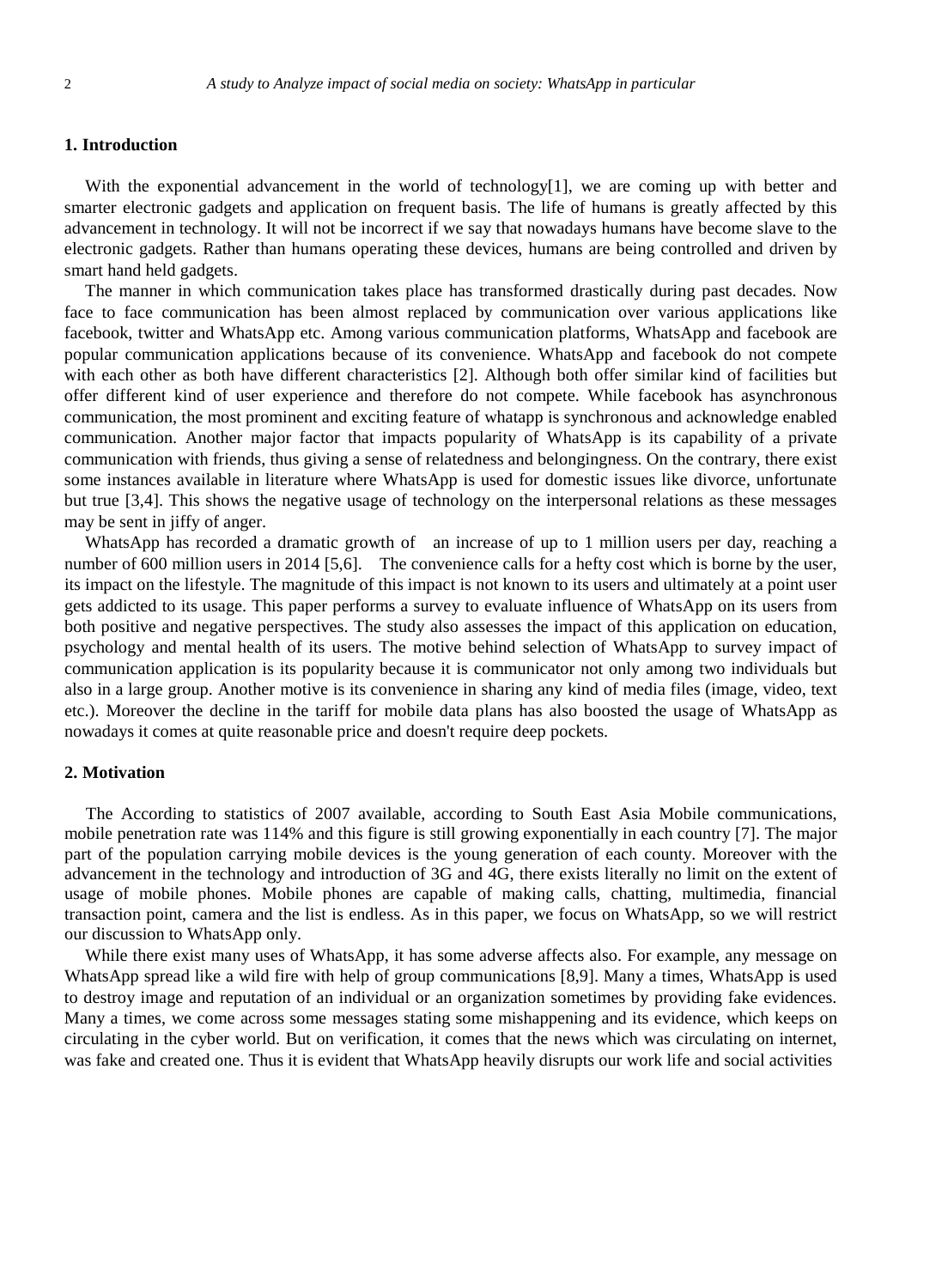[10]. Additionally, excessive usage of WhatsApp results into addictive signals. Thus, in order to assess the influence of WhatsApp on its users and their life style, authors have executed this survey.

The current paper has been organized into sections. Section 1 gives the brief introduction to the topic and motivation for selecting the topic has been presented in Section 2. Related findings have been discussed in section 3. Section 4 gives the findings of the current research and thus quantifies the effect of WhatsApp on its users. Conclusion of the research has been discussed in section 5.

## **3. Related Work**

In the literature, numerous research surveys on the usage of social media with special focus on facebook and WhatsApp are available. Different researchers have considered various factors to assess the influence of social media on our day to day life. WhatsApp has influenced each part of human life significantly. In this section we try to discuss some of the domains affected significantly. Complete estimate of the effect of WhatsApp is nearly impossible, so authors have selected some most prominently affected areas for discussion.

### *3.1 Influence in Business*

Business is most prominently affected by the usage of WhatsApp positively as well as negatively. Social media is the top most agenda for many business executives. It is used for decision making involving various stakeholders without having to come together at one place. Companies identify various ways in which social media can be utilized to promote their product to largest audience at minimum cost [11,12]. On the contrary, social media may also affect the business adversely. Competing agencies may use WhatsApp to destroy reputation and name of a leading brand by proving fake information and evidence. The intensity of effect of promotion (good or bad) using WhatsApp is very high as it is capable of providing group communication.

WhatsApp also plays an important role as information source about its vicinity. This feature helps employment of WhatsApp for travel industry. In [13] authors proposed a study that investigates the extent to which social media is used in search engine results and thus providing context based search.

#### *3.2 Influence in Image Building*

Authors in [14] have provided a three-year-long international survey for impact of blogs and other social media on public relation practice. This survey resulted that usage of social media is dramatically affecting public relation.

Social media greatly influences the image of political parties. It is used as an effective tool by the political parties for image building as a very large portion of perspective voters actively use and follow social media. Thus it can be said that WhatsApp also plays a role to support civil societies and public sphere that will bring a change in the society over years [15,16].

#### *3.3 Influence in Personal Relations*

According to whatsapp website: "More than 1 billion people in over 180 countries use WhatsApp to stay in touch with friends and family, anytime and anywhere. The reason behind the massive usage of WhatsApp is its capability to stay in touch with people you care about. It also offers an easy and secure way for us to share and discuss things. It's just one more way to build quality personal and professional relationships.

On the other side of it, many findings are existing giving alarming impact of social media on personal relations. Nowadays humans excessively use WhatsApp and social media to express their emotions and thus conducting personal relationships. Now a days, degree of personal connectedness and friendship is publicly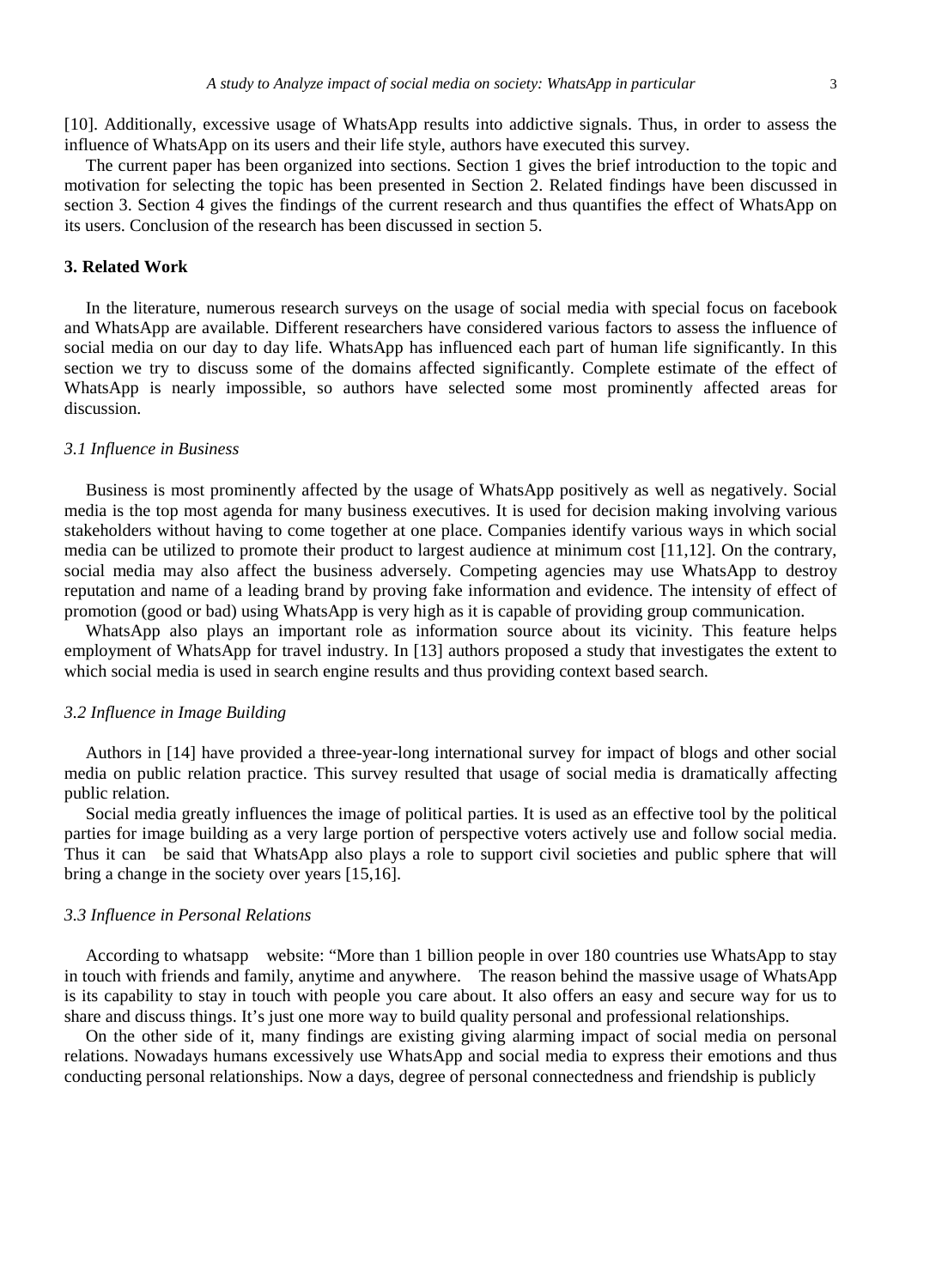displayed by WhatsApp [17]. Many instances are available in the literature that states WhatsApp being the sole reason for disruption in the family. Some divorce cases are also filed citing WhatsApp as the prime reason for their separation. All these incidents are alarming and represent the quantum of influence of WhatsApp on personal and family life of its ursers. It must be taken as a wake-up call and the usage of WhatsApp should be controlled to control the damage reaching beyond limit.

## *3.4 Influence in Education*

As it has been discussed in above all sections, education is also severely affected by the WhatsApp. This influence of WhatsApp on education is intensively researched [18,19]. There exist many findings in the literature which proves that although there exists some positive affect of WhatsApp on education but its adverse affect is gigantic.

WhatsApp enables students to learn and to co-operate each other as a team in an environment lacking facilities[20]. During past few years usage of WhatsApp in education has grown beyond leap and bound [21]. In [22] authors conducted a survey about if whatapp is affecting ecucation positively or negatively. It was concluded during this survey that most of the students believed that WhatsApp has adverse affect on the performance of students although few sztudents believed WhatsApp to have positive influence in education of students.

Authors in [23] conducted a survey regarding influence of Cellphone language on the language proficiency of users. In the cellphone language users are suggested words after typing first few characters of the word. Thus users need not to know the correct spellings of the word. In the language of WhatsApp, many abbreviations are in practice which is not acceptable in acedemics. For example, now a days students are used to of writing "u", "ur" in place of "you" and "your" respectively. Thus it is evident that instant and text messaging have an adverse and damaging effect on the language of its users. Another concern of using WhatsApp is that its users don't get used to professional writing. Skill of professional and formal writing is diminishing by usage of WhatsApp.

Authors in [24] concluded that usage of social networking sites have adverse effect on one's academic performance. In [25] authors conducted a survey regarding impact of whatspp on its users. In this survey, 26 percent of respondents agreed that usage of WhatsApp positively influences academics while all others believed that WhatsApp affects academics adversely. In a similar research finding, authors in [26] conducted a survey where 32% of the respondents believed WhatsApp to have a positive effect on academics while others agreed to its adverse effect academically.

#### **4. Research Survey and Findings**

The authors have conducted a research survey that analyzes various factors and dimensions in which WhatsApp influences day today life of its users. This survey involved users of various age group and qualification level in order to have correct findings. The survey consists of information of 225 users [https://goo.gl/aKcmpD] which are diverse in various parameters. The following Fig 1and Fig 2 represents the age group and qualification of the data that has been surveyed. From Fig 1 it is evident that majority of the data under survey comes from the age group of 13 years to 20 years (45%). The users in the age group of 21 years to 35 years also form 36.7% of research data. Thus it is observed that focus is emphasized on the young users of WhatsApp.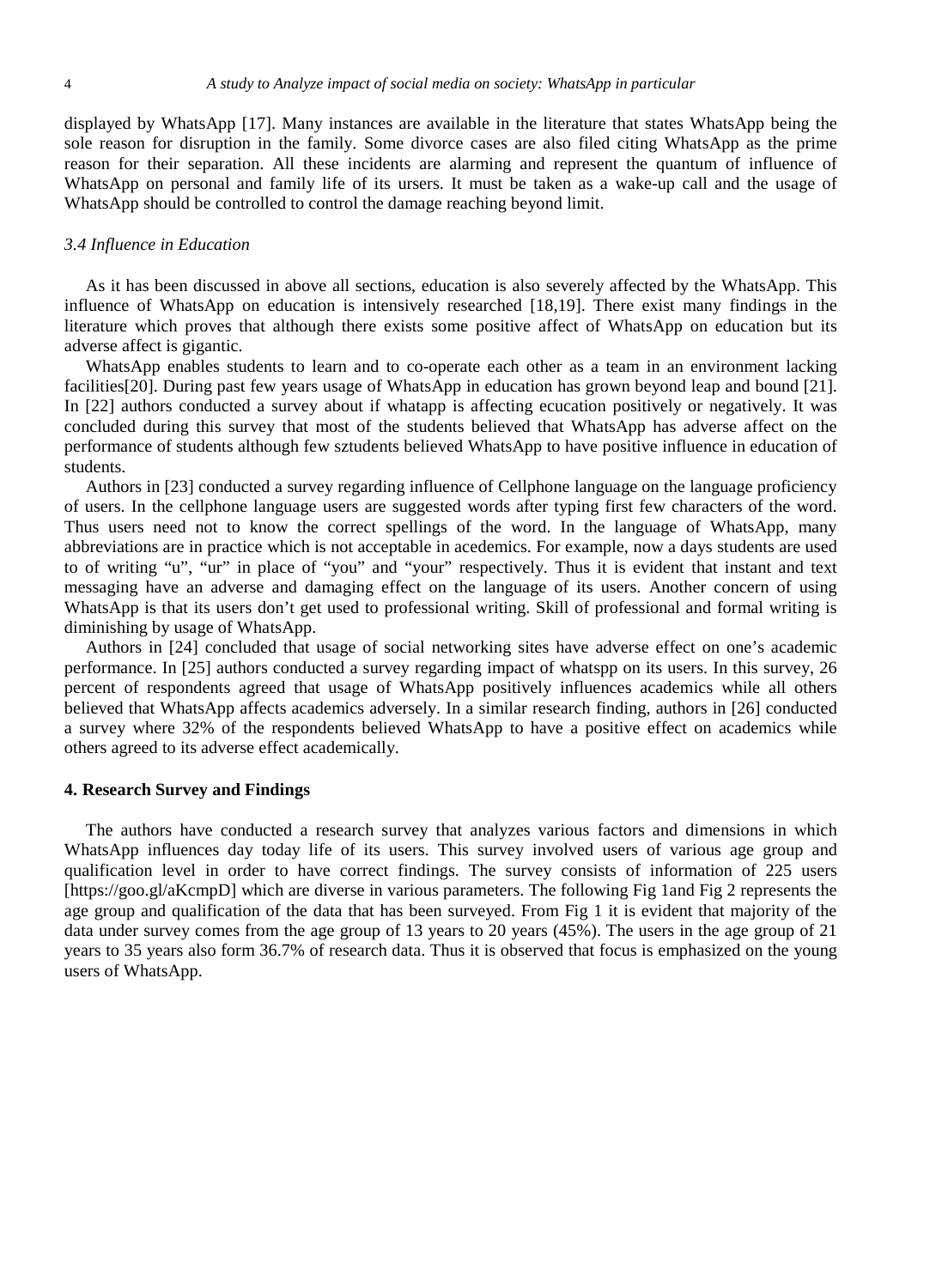

Fig. 1. pie chart for age group of survey users

Similarly [Fig](#page-4-0) represents that qualification of major portion of the survey data is under-graduate and are students. This survey also has a reasonable fraction of post graduates. This diversity in the educational qualification of the survey data forms a basis that the findings will be reasonable and will be applicable to wide range of its users.



<span id="page-4-0"></span>Fig 2: qualification of survey data

We asked a question to users about three things that they never forget while leaving home. To our surprise, 100% of the users mentioned mobile. This was followed by keys, wallet, charger, water bottle, sunglasses and cosmetics in order. This data reveals that mobile has become an indispensable part of our life these days.



Fig 3: Usage of WhatsApp in terms of hrs/day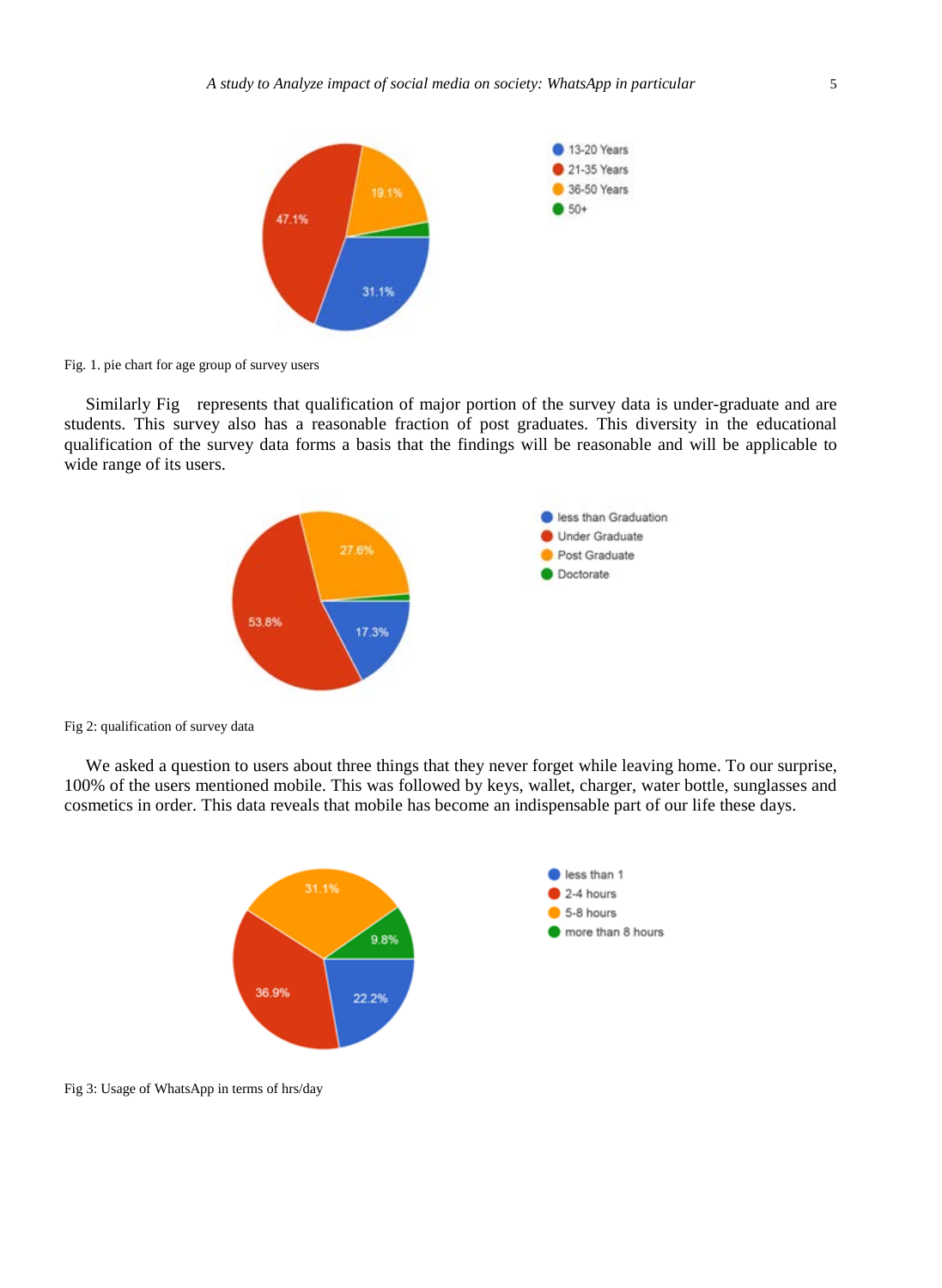During survey we asked users for how long they are active on WhatsApp. The data gave alarming findings, that 51% of the users spend 2-4 hours on WhatsApp daily out of 24 hours. This 2-4 hours affect their sleep pattern and sleep hours which results into insomnia, depression, anxiety, eyesight weakness and other health issues. This usage of 2-4 hours affects brain functioning of users also. Considering this widespread affect on health of users, the usage should be moderated.

Another question authors asked in the survey was "what is the primary purpose of group messaging?". Following Fig 4 represents the chart for the obtained answers. In Fig 4, it is observed that the primary usage of WhatsApp is personal usage to stay connected with friends. It is followed by usage of WhatsApp to stay updated with news, business and professional communication in order. Now if we observe that the prime usage of WhatsApp is stay updated with news/media. On the contrary, it is also known that many circulations in the cyber worlds are fake and therefore WhatsApp can't be genuinely trusted and used for professionally.



Fig 4: primary purpose of using WhatsApp

In the survey, it was also enquired that how many groups, users have joined in the past one year. This question was asked in order to evaluate the growth in usage of WhatsApp. it is observed that majority of the users have recently joined less than 5 whatapp group while 31% of the people have joined 5 to 10 groups in the past one year.



Fig 5: How many groups users joined in past one year

Another question during survey was to identify the reason of its users leaving any WhatsApp group. During the survey it became evident that users also leave the WhatsApp groups due to some or the other reason. While enquiring the reason, the most concerning reason is too much disturbance and group topic becoming irrelevant. This was followed by few other reasons like loss of interest and useless data circulation.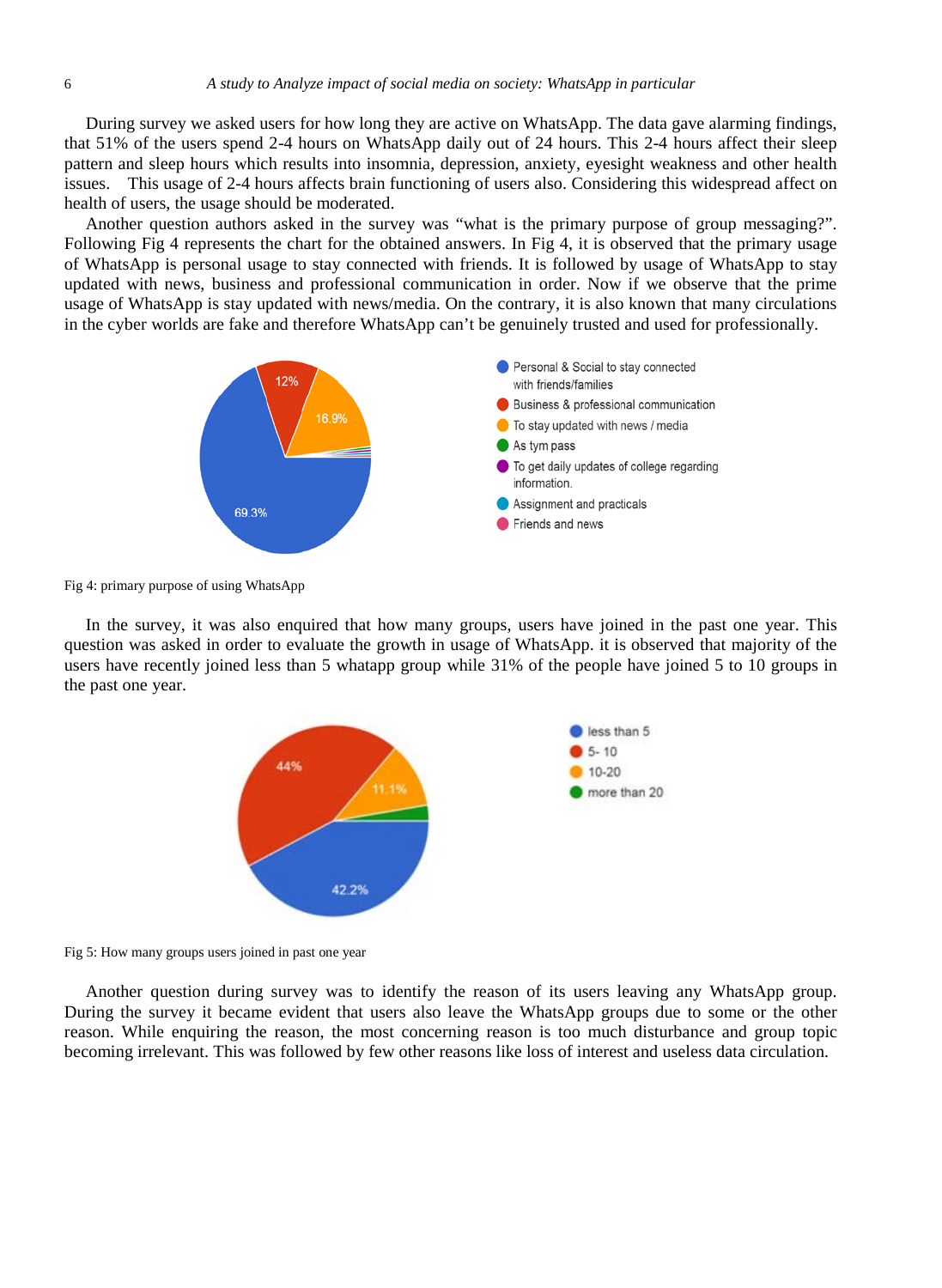Some other reasons that caused its users to leave the WhatsApp group were wastage of internet data usage, teasing/ taunting individuals in the group etc. The obtained data has been represented in the following [Fig.](#page-6-0)



<span id="page-6-0"></span>Fig 6: Reason for leaving the WhatsApp group

Another question for survey was to evaluate the advantage of WhatsApp over other messaging services. The obtained result has been represented in following

[Fig.](#page-6-1)

<span id="page-6-1"></span>

Fig 7: advantages of group messaging in WhatsApp

The users of WhatsApp were also told to list the factor they missed the most when they are instructed to stop using WhatsApp. The obtained results have been shown in the following Fig.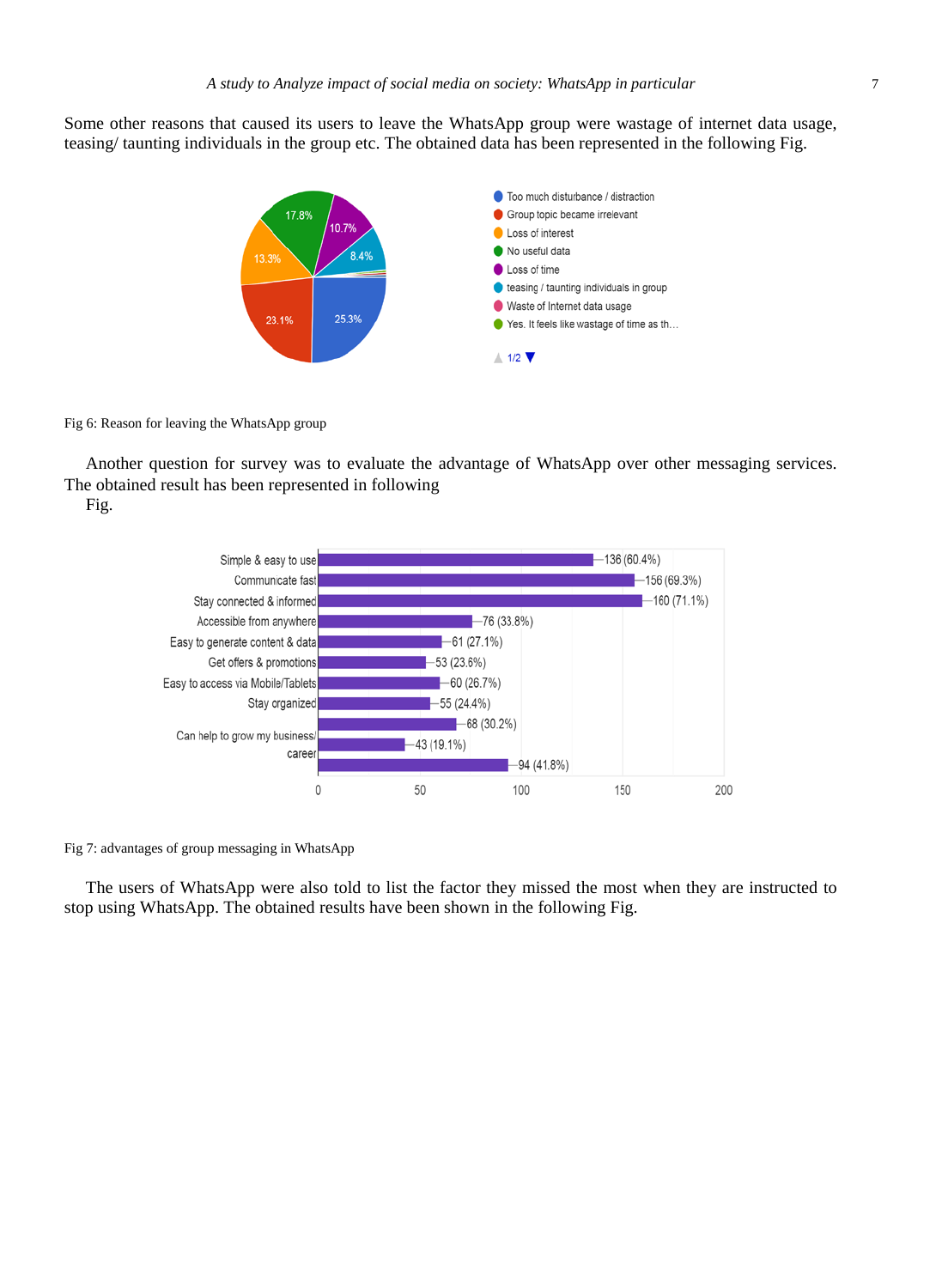

Fig 8: what users miss most about WhatsApp

It is evident from the above data that the people miss information about what is happening around when they are told to stay away from WhatsApp. Other things which users miss about WhatsApp are connection with friends, ease of communication, become restless in that order. Thus it shows that the WhatsApp has affected the life style of humans to a great extent and ultimate humans are getting driven by this communication tool.

#### **5. Conclusion**

This survey was conducted to evaluate the influence of social media on the life style of humans. This study is conducted with the special focus on WhatsApp. The survey was conducted on 225 users and various conclusions have been drawn by this research. In this study, it is proven that WhatsApp has affected its users' life styles in gigantic manner. Some findings are shocking and need to be considered seriously otherwise the damage will be irreversible and it will be too late.

In order to prevent the damaging loss by extensive usage of this application, time necessitates researching few questions. It needs to analyze the impact of this application on education system. At the same time, care should be taken to minimize the drawbacks expressed by the students. Research should take place in the direction of evaluating impact of various multimedia elements on students' interest in addition to images. Experiments should also take place to conduct verification of qualitative data. Concerned experts should consult the involvement of various applications in the education system. In the similar manner, rigorous research should take place in all domains to evaluate effectiveness of messaging applications.

## **References**

- [1] C. Fredricksen, "Social networking reaches nearly one in four around the world," Worldw. Soc. Netw. users 2013 Forecast Comp. Estim., 2013.
- [2] A. Quan-Haase and A. L. Young, "Uses and gratifications of social media: A comparison of Facebook and instant messaging," Bull. Sci. Technol. Soc., vol. 30, no. 5, pp. 350–361, 2010.
- [3] A. Shiri and G. Chigunwe, "Contributions of WhatsApp Media to Domestic Violence in Bindura Urban," Int. Open Distance Learn. J., 2017.
- [4] C. Uhlein, "Explaining Cross-National Differences in Divorce: The Effects of Technology and Alcohol Consumption."
- [5] P. Olson, "WhatsApp Hits 600 Million Active Users, Founder Says," Forbes, retrieved Oct., 2014.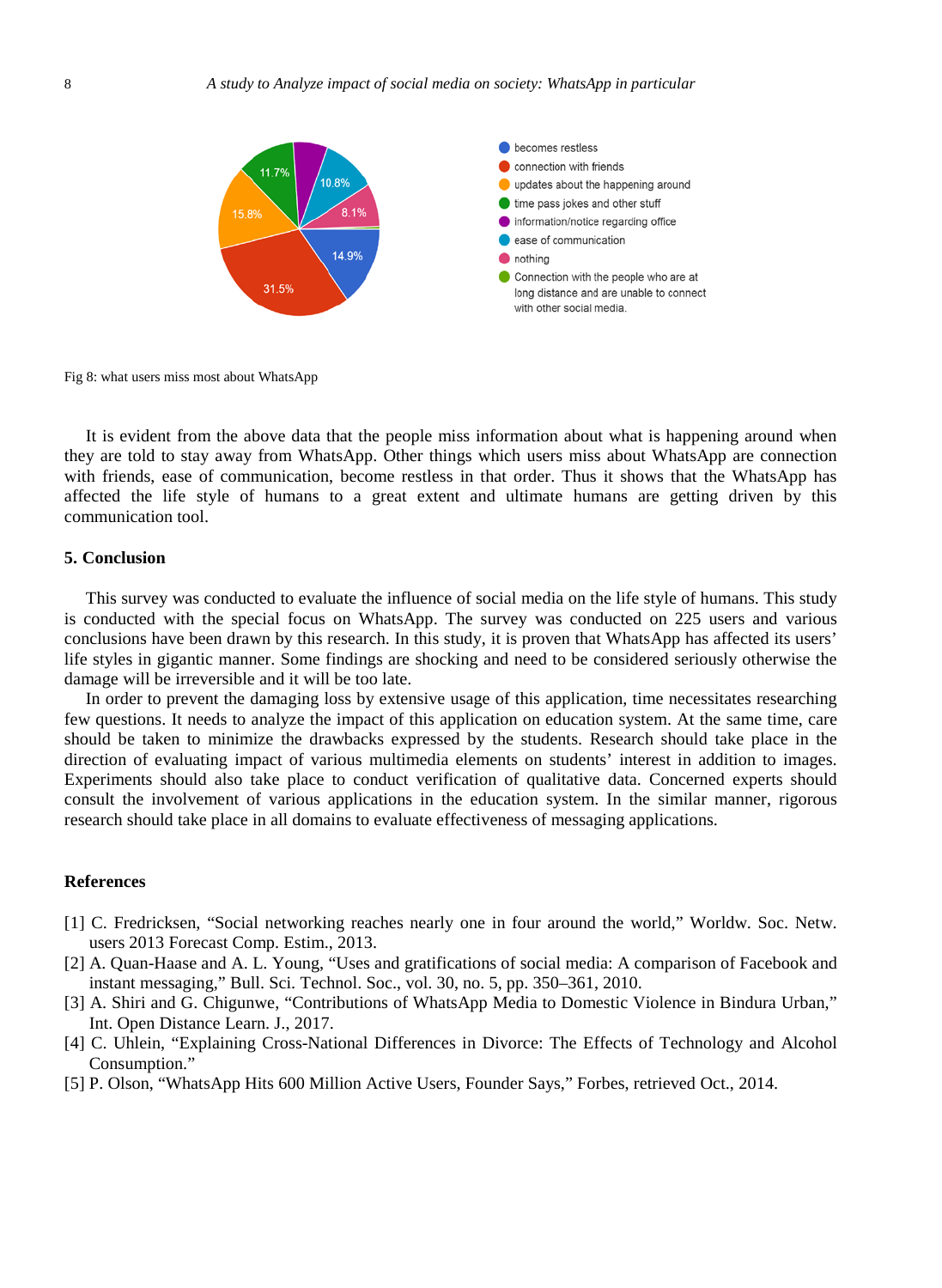- [6] E. Karapanos, P. Teixeira, and R. Gouveia, "Computers in Human Behavior Need fulfillment and experiences on social media : A case on Facebook and WhatsApp," Comput. Human Behav., vol. 55, pp. 888–897, 2016.
- [7] A. Dayani and S. Ariff, "Convenience or Nuisance ?: The ' WhatsApp ' D ilemma," vol. 155, no. October, pp. 189–196, 2014.
- [8] M. Hartmann, "The triple articulation of ICTs. Media as technological objects, symbolic environments and individual texts," Domest. media Technol., pp. 80–102, 2006.
- [9] K. Church and R. de Oliveira, "What's up with whatsapp?: comparing mobile instant messaging behaviors with traditional SMS," in Proceedings of the 15th international conference on Human-computer interaction with mobile devices and services, 2013, pp. 352–361.
- [10] C. Montag et al., "Smartphone usage in the 21st century: who is active on WhatsApp?," BMC Res. Notes, vol. 8, no. 1, p. 331, 2015.
- [11] A. M. Kaplan and M. Haenlein, "Users of the world, unite! The challenges and opportunities of Social Media," Bus. Horiz., vol. 53, no. 1, pp. 59–68, 2010.
- [12] W. G. Mangold and D. J. Faulds, "Social media: The new hybrid element of the promotion mix," Bus. Horiz., vol. 52, no. 4, pp. 357–365, 2009.
- [13] Z. Xiang and U. Gretzel, "Role of social media in online travel information search," Tour. Manag., vol. 31, no. 2, pp. 179–188, 2010.
- [14] D. K. Wright and M. D. Hinson, "How blogs and social media are changing public relations and the way it is practiced," Public Relat. J., vol. 2, no. 2, pp. 1–21, 2008.
- [15] C. Shirky, "The political power of social media: Technology, the public sphere, and political change," Foreign Aff., pp. 28–41, 2011.
- [16] A. Sánchez-moya and O. Cruz-moya, "Whatsapp , textese , and moral panics : discourse features and habits across two generations," Procedia - Soc. Behav. Sci., vol. 173, pp. 300–306, 2015.
- [17] D. Chambers, Social media and personal relationships: Online intimacies and networked friendship. Springer, 2013.
- [18] E. Hirsch and R. Silverstone, Consuming technologies: Media and information in domestic spaces. Routledge, 2003.
- [19] J. N. Cummings, B. Butler, and R. Kraut, "The quality of online social relationships," Commun. ACM, vol. 45, no. 7, pp. 103–108, 2002.
- [20] T. Bansal and D. Joshi, "A study of students experiences of WhatsApp mobile learning," Glob. J. Human-Social Sci. Res., 2014.
- [21] D. Bouhnik and M. Deshen, "WhatsApp goes to school: Mobile instant messaging between teachers and students," J. Inf. Technol. Educ. Res., vol. 13, pp. 217–231, 2014.
- [22] J. Yeboah and G. D. Ewur, "The impact of WhatsApp messenger usage on students performance in Tertiary Institutions in Ghana," J. Educ. Pract., vol. 5, no. 6, pp. 157–164, 2014.
- [23] A. A. M. S. Salem, "The impact of technology (BBM and WhatsApp Applications) on English linguistics in Kuwait," Int. J. Appl. Linguist. English Lit., vol. 2, no. 4, pp. 65–69, 2013.
- [24] K. Banquil et al., "Social networking sites affect one's academic performance adversely," UST Coll. Nurs., pp. 1–42, 2009.
- [25] J. C. Nwazor and C. C. Godwin-Maduike, "Social media and academic performance of business education students in South-East Nigeria.," J. Educ. Pract., vol. 6, no. 25, pp. 127–134, 2015.
- [26] M. G. R. Sarker, "Impact of Whatsapp messenger on the university level students: A sociological study."